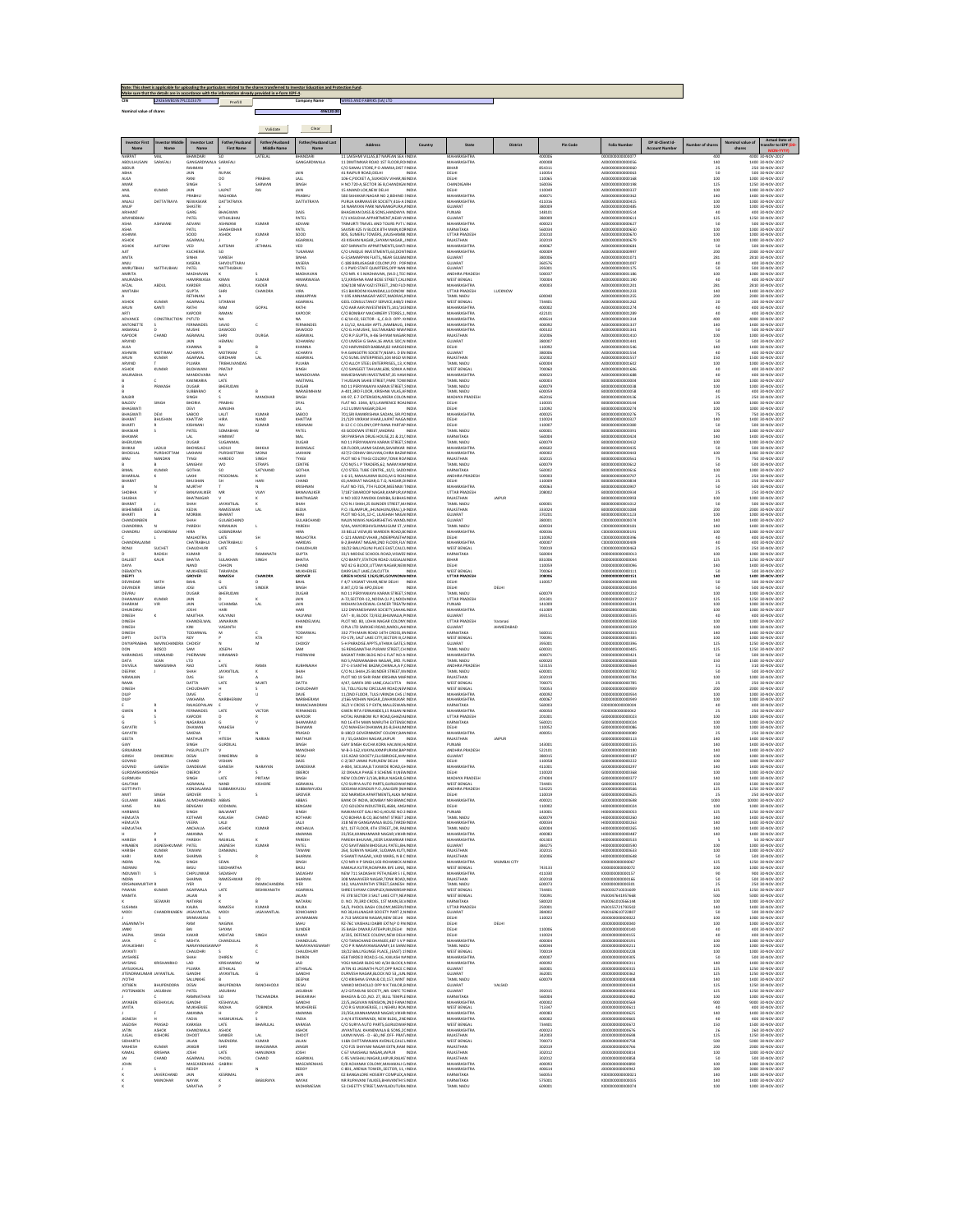| KALA                       |                       | AMIN                            |
|----------------------------|-----------------------|---------------------------------|
| KALPANA                    |                       | PAREKH                          |
| KAMLA<br>KANCHANLAI        |                       | BEHAL<br>SHAH                   |
| KANCHANMALA NANALAL        |                       | KOTHARI                         |
| KASHMIRI                   | LAL                   | SHARMA                          |
| KAUSHLYA                   |                       | DEVI                            |
| KHUSHAL<br>KHYAL           | BHAIBHAI<br>SINGH     | KAWA<br>RAIPUT                  |
| KOMAL                      |                       | PATHAK                          |
| KRISHAN                    | <b>KLIMAS</b>         | SHARMA                          |
| KRISHANA                   | KUMARI                | SAPRA                           |
| KRISHNAMURTH<br>KALVINDER  | SINGH                 | <b>IYER</b>                     |
| KESHAV                     | DEV                   | TULI<br>GOYAL                   |
|                            | VUAYA                 | LAKSHMI                         |
| KANCHAN                    |                       | JAIN                            |
| KAMLA                      | <b>HOLDINGS</b>       | LTD                             |
| KAMLA                      |                       | YAJNANARAY<br>KAPRANI           |
| KAMAL                      |                       | MATALIA                         |
| ARUN                       |                       | KHANDELWAL                      |
| KAWTA                      |                       | GOEL                            |
| KALPESH                    |                       | GEETHA<br>RATHOD                |
| KAMLESH                    | KUMAF                 | <b>GUPTA</b>                    |
|                            |                       | SRIRAM                          |
| KAILASH                    | CHAND                 | SHARMA                          |
| KAMAL                      | SKARA<br>KUMAR        | RAMESWARAN<br>MUKHERJEE         |
| LALITA                     |                       | DESHPANDE                       |
| LATA                       |                       | DHASMANA                        |
| LATA                       |                       | MANSHANI                        |
| LAXMIBAI                   |                       | PATEL                           |
| LESLIE<br>LAXMIDAS         |                       | RODRIGUES<br><b>ASHARA</b>      |
| LEELA                      | DEVI                  | SAXENA                          |
| LOVLEEN                    |                       |                                 |
| LALITA                     | ENAMEL                | SETHI                           |
| HIND<br>HIND               | ENAMEL                | LTD<br>LTD                      |
| M                          |                       | SINGH                           |
| M                          |                       | RANGAN                          |
| MADHRUI                    |                       | PANDEY                          |
| MAHABIRPRASAD<br>MAI       | RAJINDER              | JAIN<br>VERMA                   |
| MAHDHAF                    |                       | SINGH                           |
| MANISH                     | c                     | KAMDAR                          |
| MANJIT<br>MANJU            |                       | KAUR<br>DAGRA                   |
| MANJU                      |                       | GUPTA                           |
| MANVINDER                  | SINGH                 | <b>UPPAL</b>                    |
| MOHAN                      | MURARI                | GOYAL                           |
| MOHANDAS<br>MOOLCHAND      |                       | CHHATTAN<br>MAHESHWARI          |
| MOTILAL                    |                       | <b>GUPTA</b>                    |
| MUKESH                     |                       | <b>AGARWAL</b>                  |
| <b>MUKUL</b>               |                       | <b>GUPTA</b>                    |
| MANJULA                    | <b>JAWAHAR</b>        | BOOTHALINGA<br>VORA             |
| MANISH                     |                       | PAREKH                          |
| MADHU                      |                       | CHANDAH                         |
| MAHIMA                     |                       | AGARWAL                         |
| MEENA<br>MOHAN             | LAL                   | MATHUR<br>AGRAWAL               |
| MEENA                      |                       | DOSHI                           |
| MAYA                       | M                     | SOLANKI                         |
|                            |                       | MADHAN                          |
| MADHU<br>ALKA              |                       | MAHTTA<br>MEENA                 |
| JITEN                      |                       | MEHTA                           |
| MANISH                     | CHANDRAKANT           | MIRANI                          |
| м                          |                       | PATEL                           |
| <b>MOOL</b>                | CHAND                 | AGARWAL                         |
| M<br>MEENA                 |                       | SAILAJA<br>THAKRAS              |
|                            | c                     | <b>JOSHI</b>                    |
|                            |                       | RAMANATHAN                      |
|                            | RAMESH                | <b>KUMAR</b>                    |
| NARENDRA<br>NARESH         | <b>KHANDUBHA</b>      | DESAI<br>AGARWAL                |
| NAUEEN                     | KUMAR                 | <b>GUPTA</b>                    |
| NEELIMA                    |                       | NAGAR                           |
| NEERJA                     |                       | <b>GUPTA</b>                    |
| NEETA<br>NIRENBHAI         | MOHAN                 | RAHEJA<br>SHAH                  |
| NIRMALA                    |                       | CHANDWAF                        |
| NITIN                      | YESHWANT              | LAVATE                          |
|                            |                       |                                 |
| NAND                       | KISHORE               | AGRAWAL                         |
| NARENDRA                   |                       | THALI                           |
| NEETA<br>NIHITHA           | SANTOSH               | GORE<br>SHANKARN                |
|                            | SRINIVAS              | KINI                            |
| <b>NIPA</b>                | MANSUKHLA             | SHETH                           |
| NARENDRA                   |                       | SHAH                            |
| SHRIKRISHNA<br>SHRIKRISHNA |                       | NADGAVDA<br>NANDGAUDA           |
|                            | VAIDHY/               | NATHAN                          |
| NARAYAN                    |                       | TAORI                           |
| NEETA                      |                       | SINGH                           |
| NARENDRA<br>NATHULAL       |                       | KUMAR<br>PAREEK                 |
| NEVILLE                    |                       | TULI                            |
| NOOLU                      |                       | TARA                            |
|                            | SADHAKRISHNA          | RAJA                            |
| OM                         | PRAKASH               | SAHU<br>MALHOTRA                |
|                            | KNMUGA                | SUNDARAM                        |
|                            |                       | VEERADEVI                       |
| PANKAJ                     | KUMAR                 | PUROHIT                         |
| PANKAJ<br>PARAG            |                       | <b>NIGAM</b><br>MAHESHWARI      |
| PARDEER                    |                       | KUMAR                           |
| PARITHICHERI               | TIRUVCNGAD/           | RAMASWAMY                       |
| PARKASH<br>PARMOD          | WATI                  | KAPOOR<br>MAHAJAN               |
| PRABHAKAF                  | KUMAF                 | AAKARAPU                        |
| PRABHAVAT                  | BAI                   | MORAY                           |
| PRAKASH                    |                       | PANANDIKAR                      |
| PRAMILA                    | KUMAR                 | TODARWAL                        |
| PRASHUN<br>PREM            | KUMAR                 | DUTT<br>ARORA                   |
| PREM                       | KUMAR                 | SACHDEVA                        |
| PREMILABER<br>PRITAM       | KAUR                  | PUJARA<br><b>UPPAL</b>          |
| PURNIMA                    |                       | VAIDYA                          |
| PUSHPA                     |                       | BAI                             |
| PUSHPA                     |                       | KADEL                           |
| PUSHPA<br>PARIMAL          |                       | PATEL<br>DHANKI                 |
| PREM                       | LATA                  | <b>GUPTA</b>                    |
| PANKAJ                     |                       | NANDA                           |
|                            | $\leq$                | HARIHARAN                       |
| PARESH<br>PREM             | CHAND                 | SHAH<br>JAIN                    |
| GOTTIPATI                  |                       | PADMA                           |
| DURGESH                    | MOHAN                 | PAINULY                         |
| DURGESH                    | MOHAN                 | PAINULY                         |
| AMBRISH<br>AMBRISH         |                       | PAREEK<br>PAREEK                |
| AMBRISH                    |                       | PARFFK                          |
| VED                        |                       | PRAKASH                         |
| PINAKBA                    |                       | PARMAR                          |
| PRATUL                     | RAMANLAL              | PATEL                           |
| PREM<br>PANKAJ             | CHAND<br>DAMIL        | JAIN<br>SAVLA                   |
| PIYUSH                     | SHESHMAL              | SHAH                            |
| PRAMOD                     |                       | AGARWAL                         |
| PRASHANT                   | <b>BABUBHAI</b>       | PATEL                           |
| PRAGNA                     | BHAGVANJIBHAI GORECHA | NARAYANAN                       |
| RADHA                      | KRISHEN               | MATTU                           |
| RAFAT                      |                       | NAQVI                           |
| RAJ                        |                       | BUDHIRAJA                       |
| RAJ<br>RAJENDRAN           | RANI                  | <b>GUPTA</b><br>PILLAI          |
| RAKESH                     |                       | SHARMA                          |
| RAM                        | NIVAS                 | AWASTHI                         |
| RAMASHANKEI                |                       | SHUKLA                          |
| RAMESH<br>RAMESH           | BABU                  | NARASIMHAN<br><b>JABI</b>       |
| RAMESH                     | KUMAR                 | KAPOOR                          |
| RAMGOPAL                   | RADHAVALLABH          | AGRAWAL                         |
| RAMNIWAS                   |                       | SODHAN<br><b>SRIDHAR</b>        |
| RANJANI<br>RATILAL         | SHANKARDAS            | PATEL                           |
| ROHIT                      |                       | KANTOR                          |
| <b>RUBAB</b>               |                       | MORA                            |
| RUKAMANI                   |                       |                                 |
| RAMESH<br>RAMANI AL        |                       | <b>KUMAR</b><br><b>UPADHYAY</b> |
| RASHMI                     |                       | KHANNA                          |
| RAMESH                     | AMANMAL               | <b>JASHNANI</b>                 |
| ROHIT                      | KISHOREBHA            | DEDHIA                          |
| ROHIT                      | KISHOREBHA            | DEDHIA<br><b>JAIN</b>           |
| RAMAN                      |                       | JAIN                            |
| ROHIT<br>REKHA             |                       | AGARWAL<br>KHANCHANDANI         |